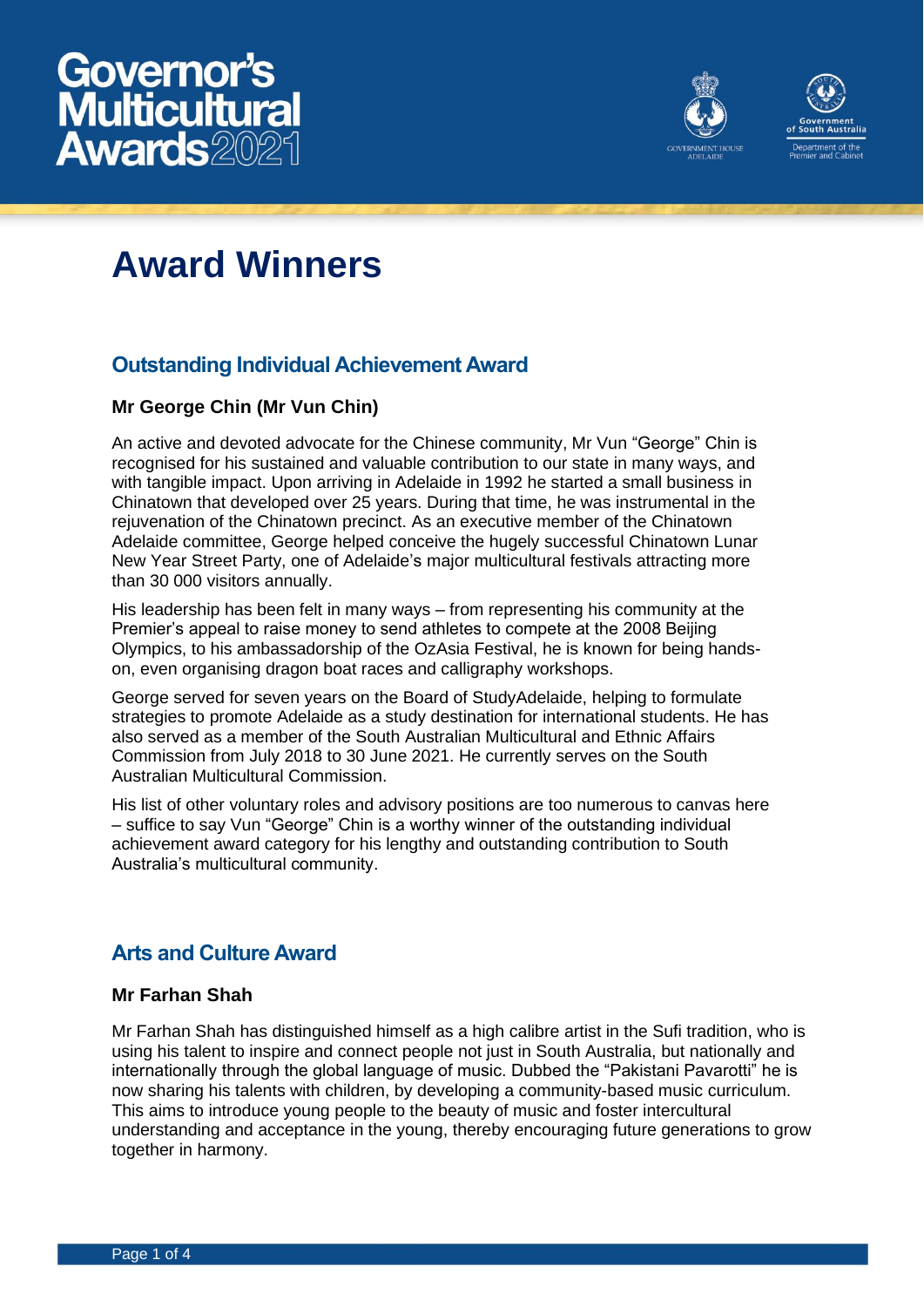



## **Community Sector Award**

#### **Workskil Australia**

Finding a job can be an important milestone for migrants and refugees. In the past two years, Workskil Australia has supported more than 4000 culturally and linguistically diverse South Australians in their quest for work, placing more than 1200 into employment.

Headquartered in Adelaide, Workskil Australia is an exemplar of diversity. Twenty percent of its 750 staff were born overseas in 35 different countries, and 13 per cent speak a language other than English as their first language. The not-for-profit charity also offers on-going support and mentoring programs to boost independence, economic and social self-reliance as migrants and refugees navigate their new life in Australia.

## **Media Award**

#### **Mrs Theodora Maios**

Theodora Maios is a journalist whose body of work reflects the contemporary lives of Greek Australians. For the past seven years at Neos Kosmos, she has embedded herself in the business, community and creative sectors, helping connect a multicultural community that has played a rich part in South Australia's cultural, historic, economic and social development.

Theodora's profiles on Greek South Australians have documented the heart of one of South Australia's most vibrant communities – from the untold stories of captains of industry, to those helping in fire relief efforts – and in doing so she has elevated the profile of South Australia's Greek community on a local, national and even global level.

## **Private Sector Award**

#### **Aussie Discount Chemist Group and TWCM Cumberland Park Pharmacy**

Aussie Discount Chemist Group started in 2007, and with six pharmacies, is one of the largest family run pharmacy businesses in the state, with a focus on servicing customers from diverse cultural and social backgrounds. The Group has created more than 150 jobs in regional SA employing migrants from 18 different nationalities who speak 21 different languages – and assisted 35 pharmacists of different nationalities to settle in Australia.

During COVID-19 Aussie Discount Chemist started an innovative health program providing free flu vaccinations to new immigrants, international students, humanitarian entrants, and those residing in Australia due to border closures. Over 5000 flu vaccines and a further 500 Covid-19 vaccinations have been administered, helping to keep vulnerable people safe and healthy.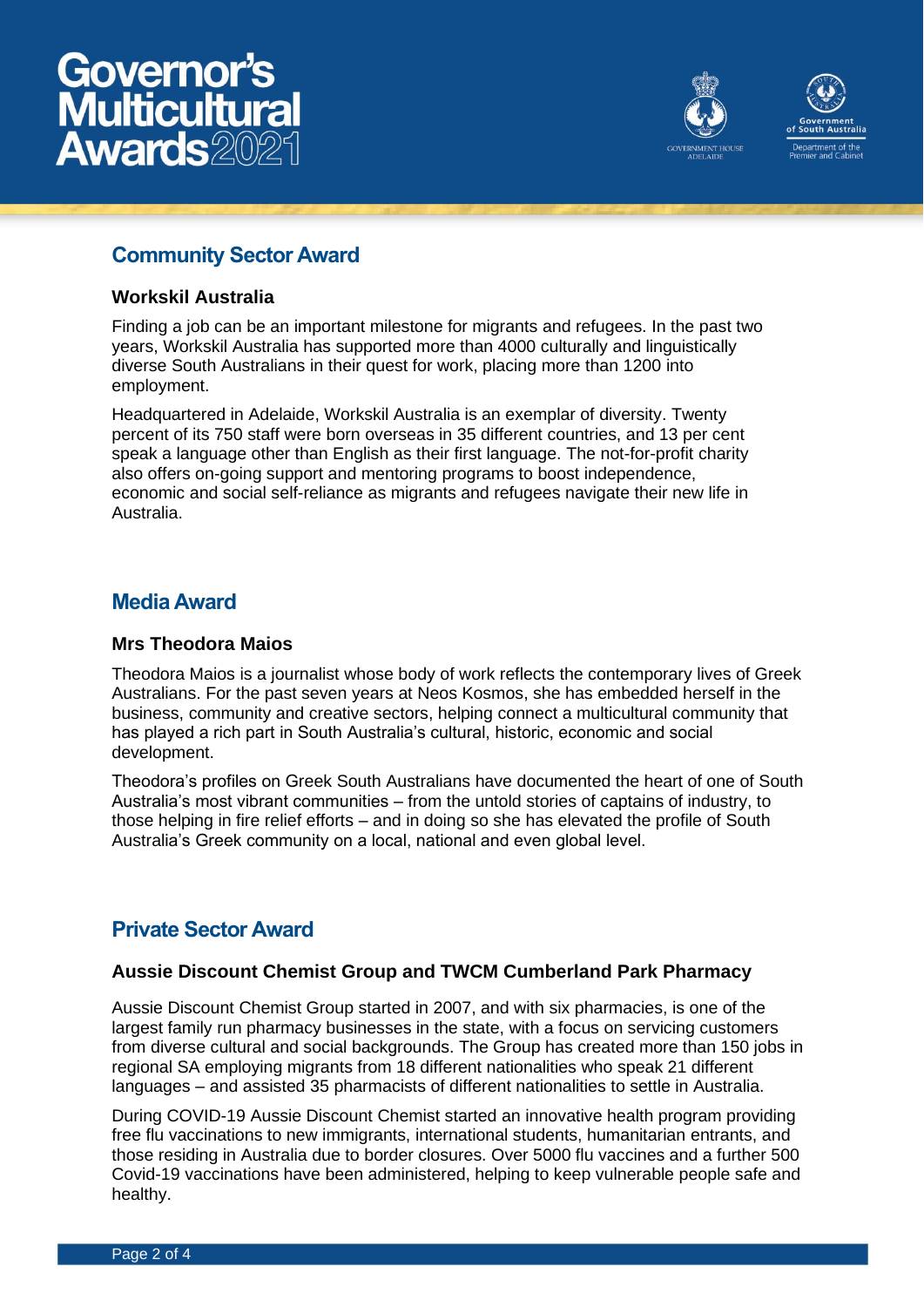



# **Public Sector Award**

#### **Multicultural Services, Department for Child Protection**

Multicultural Services, Department for Child Protection (DCP) are a small unit within the South Australian Public Sector who are having a big impact. Their culturally responsive Child Placement Policy is one of the first of its kind in Australia and internationally, and prioritises the placement of children with carers of like cultural background.

Since its inception in 2012, they have affiliated with over 150 community organisations and have seen a 31 percent increase in Culturally and Linguistically Diverse placement requests. This has meant that children from multicultural backgrounds have the opportunity to stay connected to their heritage. Multicultural Services is applauded for its leadership communityfocused change and its advocacy for addressing unique needs involving child safety.

## **Volunteer Award**

#### **Mr Esmatullah Ahmad Zadah** *– joint winner*

After leaving Afghanistan, Esmatullah Zadah arrived in Bordertown in 2012. A dedicated and selfless member of the Hazara community, he has been an influential advocate in advising, leading and uniting the community. Esmatullah was instrumental in establishing the Tatiara Multicultural Group in 2019 and continues to this day spending endless hours developing its core values, roles, and constitution. He seeks no praise and resists the idea of being a leader, even though others hold him in such regard.

His informal services as a cultural advisor are invaluable to agencies who work with the Hazara community and Esmatullah is a trusted reference point for organisations such as the local council, Government agencies, migrant centre, and survivors of torture and trauma services.

#### **Ms Ayesha Fariha Safdar** *– joint winner*

In 2010, Ayesha Fariha Safdar founded the Adelaide Pakistani Women Association of South Australia with the aim of enriching the quality of life of Pakistani women living in South Australia. A full-time lecturer at TAFE SA and a mother of two children, she makes time in her busy life representing the Association at social and cultural events.

Ayesha regularly organises gatherings to encourage women to participate in community life to overcome isolation barriers and cultural shock after migrating to Australia. She is especially applauded for supporting Pakistani women to establish small businesses, giving housewives-turned-business entrepreneurs a confidence boost, and encouraging their integration into Australian society.